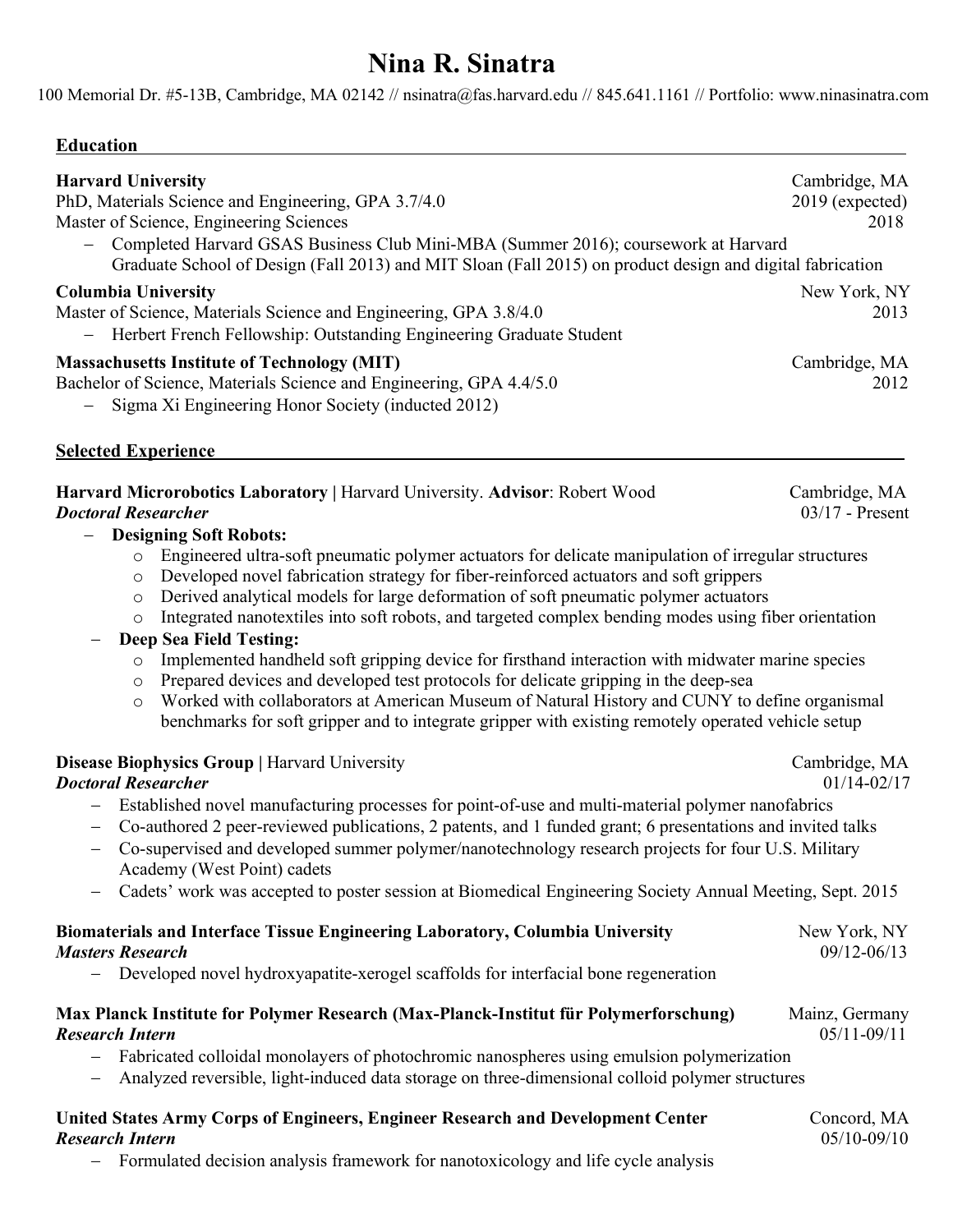### **Relevant Skills .**

**Computer:** Solidworks, Fusion 360, Python, Adobe Illustrator, Blender, Mathematica, MATLAB, LaTeX, COMSOL **Selected Laboratory:** Instron mechanical testing, Nanofiber fabrication (rotary jet spinning, pull spinning), Emulsion polymerization, Soft lithography, Scanning Electron Microscopy, Spectroscopy (FTIR, Raman, XRD) Fabrication: Digital prototyping and manufacturing of polymers and fabric using 3D printing, laser cutting, molding **Languages:** English (native), Spanish (adv.), Farsi (conv.), German (conv.), Japanese (beg.)

### **Leadership Experience & Mentoring .**

### **Harvard College Women in Science, Technology, Engineering, and Math (WISTEM)** Cambridge, MA *Mentor* 09/16-present

- Advise undergraduate students on research and opportunities in engineering

### **Harvard Graduate Women in Science and Engineering (HGWISE)** Cambridge, MA *Member, Event Coordinator* 05/15-present

- Coordinate events and discussion panels relating to materials engineering and wearable technology

**TEDx Baghdad Baghdad Baghdad**, Iraq (worked remotely) *Project Leader*05/12-12/12

- Developed leadership and engineering initiatives for Iraqi students, children, and entrepreneurs
- Collaborated on project to build a fabrication laboratory (Fab Lab) in Baghdad
- Coordinated partnerships with MIT Fab Academy

### **Publications .**

**N.R. Sinatra,** T. Ranzani, J.J. Vlassak, K.K. Parker, and R.J. Wood. "Nanofiber-Reinforced Soft Fluidic Micro-Actuators." *Journal of Micromechanics and Microengineering*, 2018.

**N.R. Sinatra**, J.U. Lind, and K.K. Parker. "Fabricating Multi-Material Nanofabrics using Rotary Jet Spinning." *2017 IEEE International Conference on Nanotechnology (IEEE-NANO)*, 2016 (pp. 715-719).

L.F. Derav**i, N.R. Sinatra (co-first author)**, C.O. Chantre, A.P. Nesmith, H. Yuan, S.K. Deravi, J.A. Goss, L.A. MacQueen, M.R. Badrossamy, G.M. Gonzalez, M.D. Phillips, K.K. Parker. "Design and Fabrication of Fibrous Nanomaterials using Pull Spinning." *Macromolecular Materials and Engineering,* 2017. Cover article

K. Bley, **N. Sinatra**, N. Vogel, K. Landfester, C.K. Weiss. "Switching light with light – Advanced functional colloidal monolayers." *Nanoscale*, 2013.

J.M. Keisler, Z.A. Collier, E.J. Chu, **N. Sinatra**, and I. Linkov. "Value of Information Analysis: State-of-the-Application." *Environment, Systems and Decisions,* 2013.

### **Conference Presentations & Invited Talks .**

"Handle With Care: Soft Robots for Delicate Midwater Investigations of Soft-Bodied Gelatinous Zooplankton." National Academies Keck Futures Initiative: Discovering the Deep Blue Sea Mid-Cycle Grant Meeting, Huntington Beach, CA, June 2018.

"Fabricating Multi-Material Nanofabrics using Rotary Jet Spinning." 2017 IEEE International Conference on Nanotechnology (IEEE-NANO), Pittsburgh, July 2017. (*Accepted*)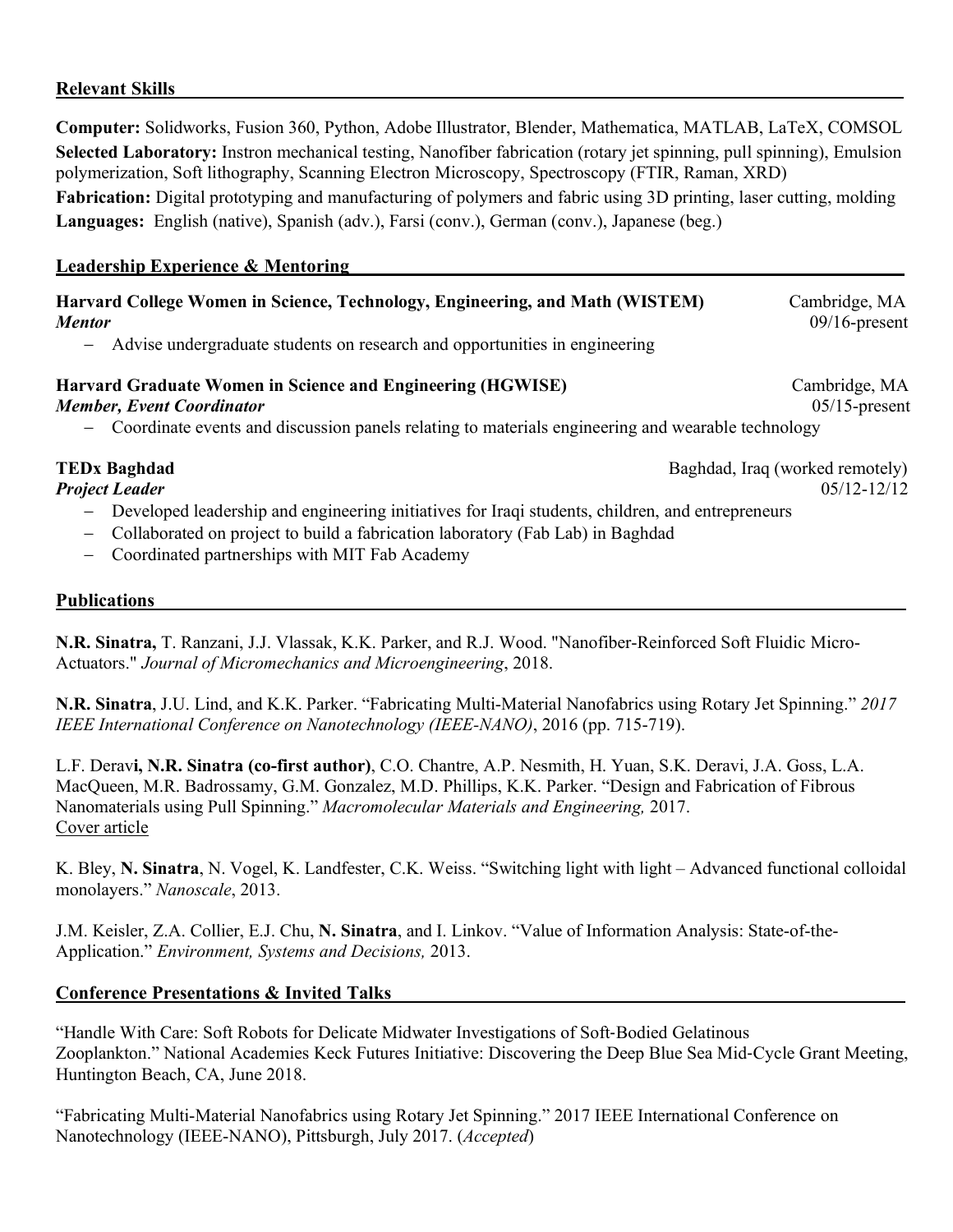"Women in Wearable Tech" panel, Harvard College Women's Center discussion series "Women in Innovation", March 8, 2017. (Moderator)

"Engineering Novel Nanofabrics." Tangible Media Group, MIT Media Lab, Host: Hiroshi Ishii, March 2017.

"Manufacturing Smarter Fabrics." MIT Alumni Association Faculty Forum Webcast, MIT, Jan. 2017.

"NANO.STASIS: Merging Art and Science." Art Technology Psyche II Symposium, Harvard University, Apr. 2016

"Modular Fabrication of Non-Cylindrical Nanofiber Geometries." Materials Research Society Fall Meeting, Poster Session, Nov. 2015

"Applied Mathematics in Biomaterials Engineering." United States Military Academy at West Point, Sept. 2015

"Pull Spinning: A Novel Nanofiber Fabrication Technique." Biomedical Engineering Society Annual Meeting, Poster Session, Sept. 2015

### **Grants** . *Grants* . *Construction* **. <b>***Construction* **.**  *Construction* **.**  *Construction* **.**  *Construction* **.**  *Construction* **.**  *Construction* **.**  *Construction* **.**  *Construction* **.**  *Construction* **.**

**Physical Sciences and Engineering Accelerator Award** (co-author)01/2015 Harvard University Office of Technology Development

### **Patents .**

**N.R. Sinatra**, T. Ranzani, J.J. Vlassak, K.K. Parker, and R.J. Wood. Nanofiber-Reinforced Soft Fluidic Micro-Actuators. Provisional Patent, filed May 2018.

A.R. Gannon, A.L. Glieberman, K.K. Parker, B.D. Pope, K.L. Shores, and **N.R. Sinatra.** Cartridge-Based System for Long Term Culture of Cell Clusters. U.S. Patent Application 62/411,124, published May 2017.

K.K. Parker, B.D. Pope, and **N.R. Sinatra.** Three-Dimensional Scaffolds for Cell Culture and Methods of Use Thereof. Provisional Patent Serial No. 62/332,092, filed Oct. 2016.

### **Selected Honors & Achievements .**

| Mini-MBA Program, Harvard Graduate Business Club, 2016 (intensive five-week business course) |
|----------------------------------------------------------------------------------------------|
| John A. and Elizabeth S. Armstrong Innovation Fund Fellowship, 2015                          |
| Herbert French Fellowship: Outstanding Engineering Graduate Student, 2013                    |
| Sigma Xi Engineering Honor Society: Nominated, inducted 2012                                 |
| National Science Foundation Fellowship: Honorable Mention, 2012                              |
| Anthony Sun Fellowship Award, 2011                                                           |
|                                                                                              |

### **Teaching .**

### **Harvard University**

Teaching Fellow: "Introduction to Biomaterials" Spring 2015

- Coordinated laboratory sections for class of 37 students
- Held weekly office hours and graded assignments

## **Columbia University** Teaching Assistant: "Elements of Materials" Fall 2012

- Held weekly office hours and graded assignments for 40 students
- Teaching Assistant: "Processing of Metals and Semiconductors" Spring 2013
	- Held weekly office hours and graded assignments for 20 students